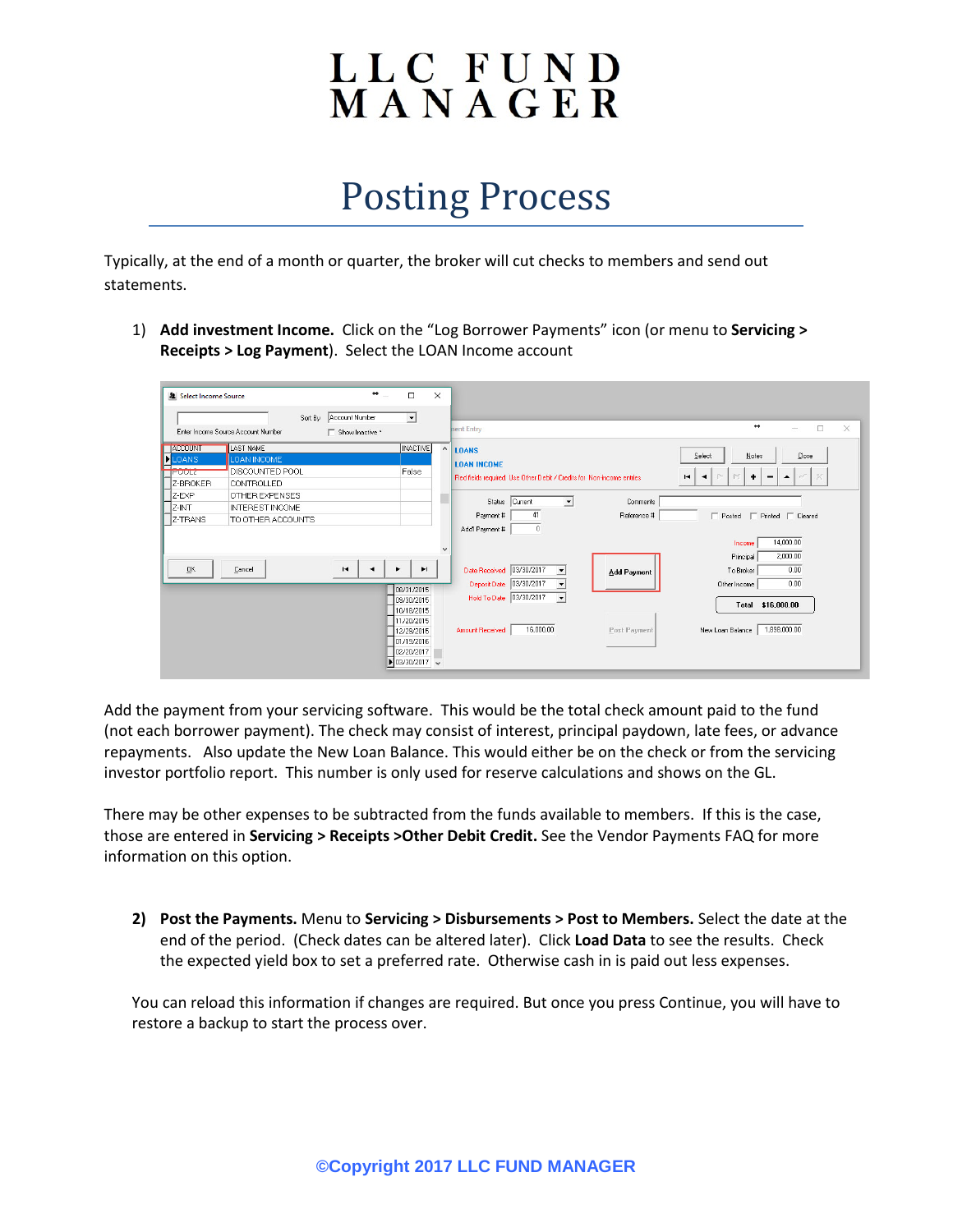| <b>PAYMENT AND CHECK POSTING</b>                                                                                       |                                 |                |                     |
|------------------------------------------------------------------------------------------------------------------------|---------------------------------|----------------|---------------------|
| This Process Will Create Check Entries For All Pool Members.<br><b>Run This Procedure Just Before Printing Checks.</b> |                                 |                |                     |
|                                                                                                                        | Yield based method              |                |                     |
| Disburse Share As-Of Date                                                                                              | 3/31/2017<br>Use Expected Yield | ▼              | Load Data<br>6.000% |
| <b>Total Outstanding Trust Deeds</b>                                                                                   | \$                              | 1,898,000.00   |                     |
| Member Balance Total                                                                                                   | \$                              | 2,169,976.12   |                     |
| Weighted Member Balance                                                                                                | \$                              | 2.169.976.12   |                     |
| Principal Received                                                                                                     | \$                              | 2,000.00       |                     |
| <b>Gross Interest Received</b>                                                                                         | \$                              | 18,000.00      |                     |
| Other Debit / Credits                                                                                                  | \$                              | $-500.00$      |                     |
| Investor Other                                                                                                         | \$                              | 0.00           |                     |
| <b>Broker Other</b>                                                                                                    | \$                              | 0.00           |                     |
| Accrual Advance                                                                                                        | \$                              | 0.00           |                     |
| - Accrued Expenses                                                                                                     | \$                              | 0.00           |                     |
| Gross Income Received                                                                                                  | \$                              | 17,500.00      |                     |
| - Broker Fees, Ex.                                                                                                     | \$                              | 0.00           |                     |
| - Management Fees @ 1.000%                                                                                             | \$                              | 1,808.31       |                     |
| - Reserve Fees @ 0.000%                                                                                                | \$                              | 0.00           |                     |
| = Disbursement Amount                                                                                                  | \$                              | 15,691.69      |                     |
| Gross Yield on Member Balance<br><b>Net Yield on Member Balance</b>                                                    | $\%$<br>$\boldsymbol{z}$        | 9.678<br>8.678 |                     |
| <b>Total Shares Owned</b>                                                                                              |                                 | 2.169.95 Units |                     |

Now click **Print**, then **Backup**. Show the results to your manager or review for correctness. If OK, then click **Continue** to Post.

3) **Payment Journal.** Now review the distribution results in the Payment Journal. Menu to **Servicing > Disbursements > Payment Journal**. Usually you can leave the dates set to the defaults. This report shows you the money received and the breakdown to members. There may be some odd penny adjustments. These adjustments stay in the servicing account.

Members with funds in the Pay column get checks. Members with funds in the Reinvested column are buying additional shares. Save this report in case of data loss or for auditing purposes.

4) **Print Checks.** The next step is to print Member checks. Menu to **Servicing > Disbursements > Print Checks.** The review screen mimics the payment journal. You can adjust here if necessary.

| <b>Print Check</b> |                                            |            |           |  |
|--------------------|--------------------------------------------|------------|-----------|--|
|                    | Click here to install micr fonts if needed |            |           |  |
| From Member        |                                            | To $ZZZ$   |           |  |
| Hold Date          | 3/31/2017<br>▼                             | Check Date | 3/31/2017 |  |
|                    | 1118<br>Next Check Number                  |            |           |  |
|                    | Print Zero Dollar Check?                   |            |           |  |
|                    | Suppress Detail on Stub                    |            |           |  |
|                    | 0K                                         | Cancel     |           |  |

**©Copyright 2017 LLC FUND MANAGER**